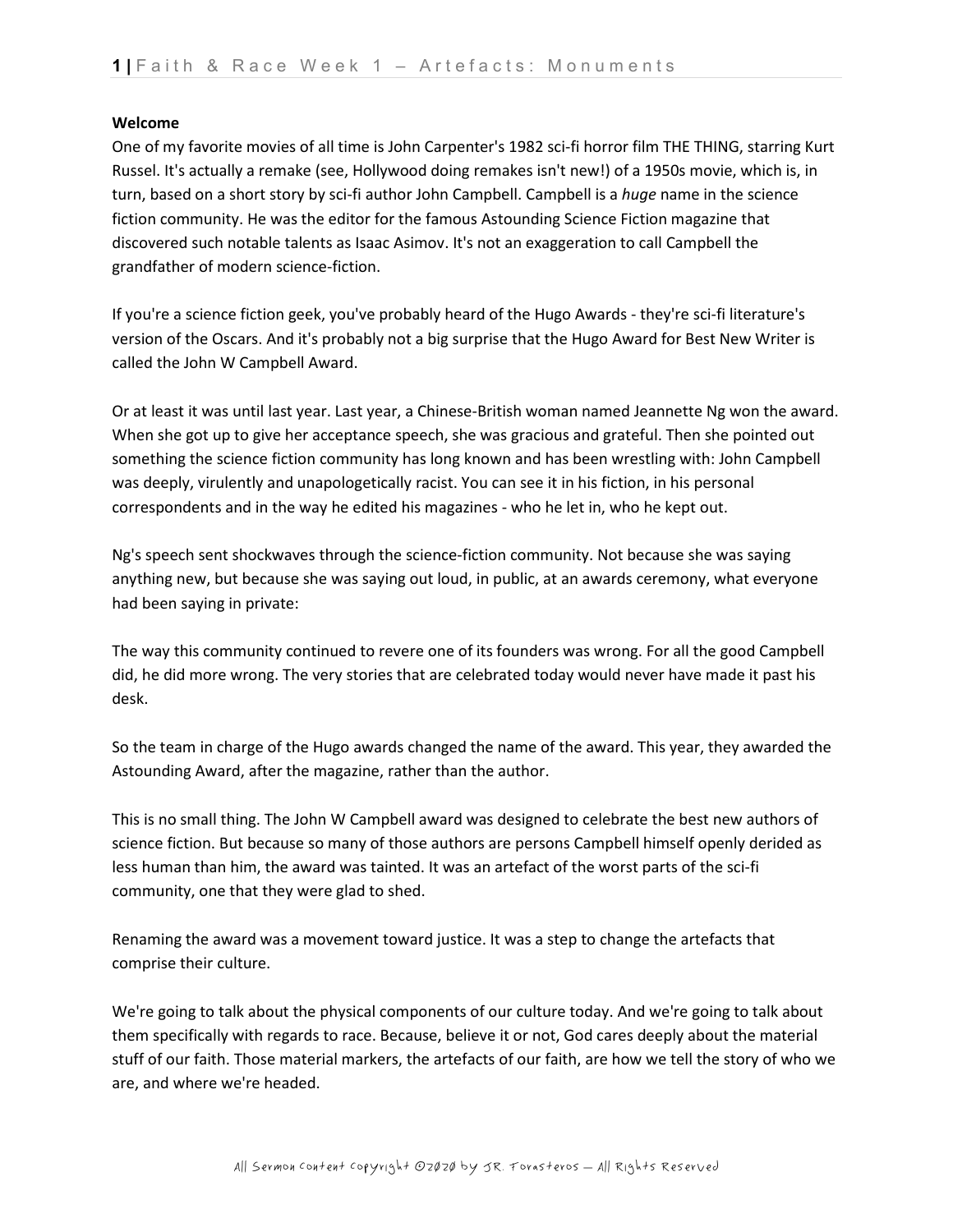So we'll ask today: does our material reality tell the story of God?

## **Message**

For the month of September, we're exploring Race in America. This is a complicated, fraught issue, and it's one that, if we want to take it seriously, doesn't flow immediately from Scripture. We're framing raceism as more than just individual prejudice. Race is a social category created in the sixteenth century to justify the exploitation of one group over another.

This is why talking about Race and the Bible can be so tricky. The category of Race didn't exist in Biblical times. That's not to say people weren't prejudiced or bigoted - we'll see in today's Scripture they were. They just didn't divide people along lines of Race. So of course, the Bible doesn't talk about race (in the same way the Bible doesn't talk about communism or capitalism, or cell phones and the internet). These are all ideas and technologies that were invented centuries after the canon of Scripture was closed.

But of course that *doesn't* mean Christians can't be wise about Race. Just like we can be wise about economics and modern technology.

We're exploring systematic racism. Since systems are hard for us to get our minds around, we're going to lean on the work of Andy Crouch, who writes about the nature of institutions in his excellent book *Playing God*. Andy identifies four aspects of institutions that help us understand how systems function.

So to help us out, we're going to think about the institution of football. Andy invites us to consider 1. Artefacts, 2. Arenas, 3. Rules and 4. Roles. The Artefacts are the physical things that make up the game the football, uniforms, whistles, mouthguards, logos, etc. The arenas are pretty obvious - stadiums, tv channels, things like that, where the institution is performed. Rules are also pretty straightforward these are the things your team never breaks and the other team always does. Kidding, but rules are what makes football intelligible, right? It's more than the shape of the ball that separates football from soccer or rugby. And finally, the rules create roles - quarterbacks, ends, receivers, the line. But also coaches, referees, fans, owners. All have *roles* in the institution that is American football.

During this series, we're exploring each of these four components of American institutions and ask: how has each been formed by the category of Race? Because Race is an inherently oppressive category (remember, it was created to justify some humans owning other humans), we're going to explore what it looks like for us as a people of faith to engage these components as a people formed by God for justice for all.

So we're going to begin today with artefacts. What are some of the artefacts of America's racialized reality? Some we're going to cover in future weeks - like suburbs - did you know suburbs were created as a way for White people to escape from the Great Northern Migration of Black Americans? (It's why the phrase White flight came to be).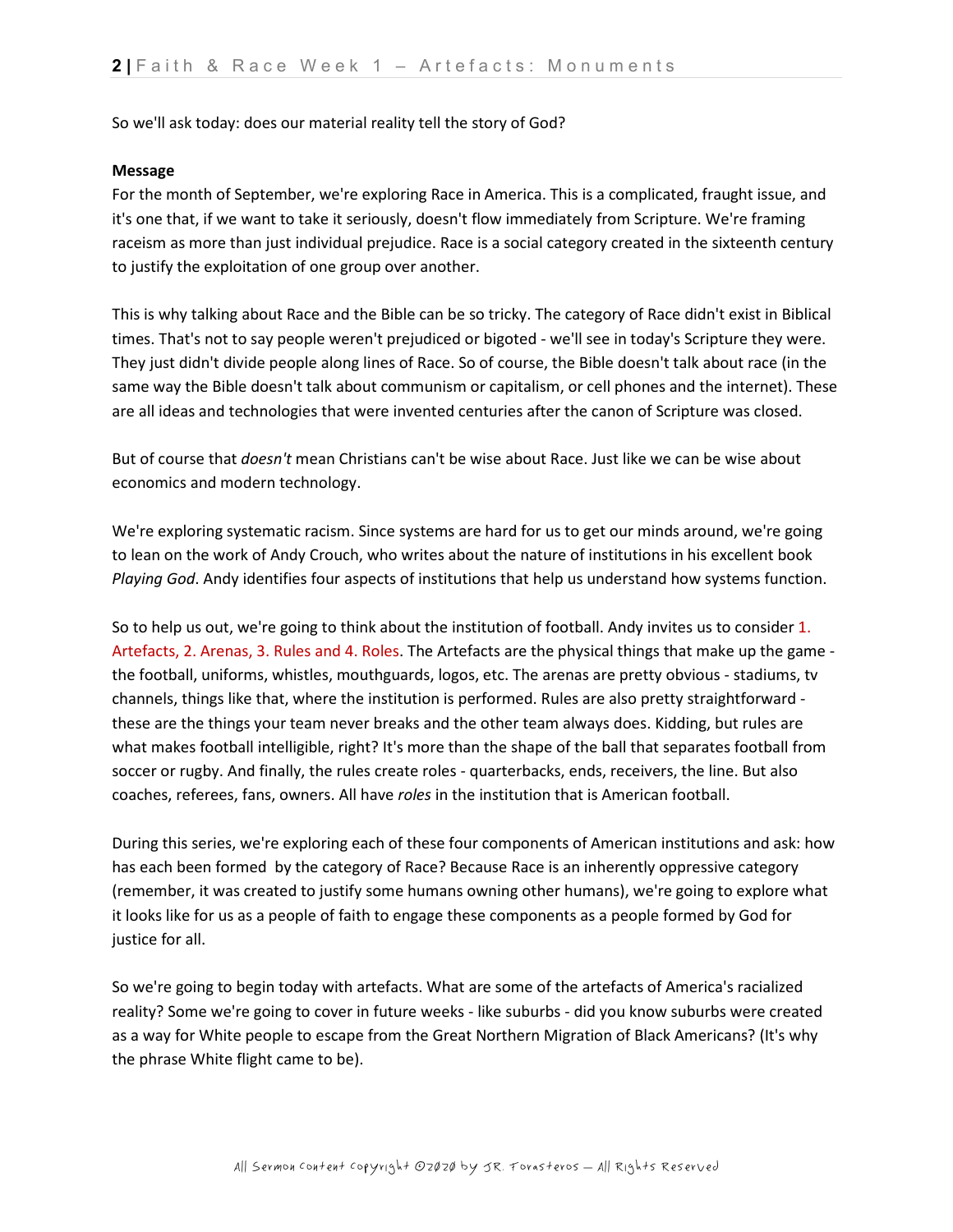That's right - the houses we live in, where they are, the kinds of stores and shops in our proximity - these are all artefacts that tell the story of race in America. We could talk about identification - these have a particular racial history most of us are unaware of. We could examine music, clothing, money, identification.

But I want to start with one that's pretty straightforward and easy, since this is our first week. So let's talk about MONUMENTS.

You know, statues. As in… all those statues that are all over the country, erected to Confederate War generals and officials. The ones that we've been pulling down for the last few years.

Let's look at two stories in Scripture where God commands the building of monuments. And I want to ask the question: WHY? What purpose does God give for the construction of these monuments? What purpose does God intend these artefacts of faith to serve in the lives of God's people?

[Scripture Slide 1] The first is in Joshua 4. In this passage, Israel has just crossed the Jordan River, miraculously, with God's help. This moment officially marks the end of their time in the wilderness, the fulfillment of the promises God made to their grandparents when freeing them from Egypt.

So, uh… it's a big deal.

When all the people had crossed the Jordan, the LORD said to Joshua, 2 "Now choose twelve men, one from each tribe. 3 Tell them, 'Take twelve stones from the very place where the priests are standing in the middle of the Jordan. Carry them out and pile them up at the place where you will camp tonight.' " 4 So Joshua called together the twelve men he had chosen—one from each of the tribes of Israel. 5 He told them, "Go into the middle of the Jordan, in front of the Ark of the LORD your God. Each of you must pick up one stone and carry it out on your shoulder—twelve stones in all, one for each of the twelve tribes of Israel. 6 We will use these stones to build a memorial. In the future your children will ask you, 'What do these stones mean?' 7 Then you can tell them, 'They remind us that the Jordan River stopped flowing when the Ark of the LORD's Covenant went across.' These stones will stand as a memorial among the people of Israel forever." -- Joshua 4:1-7

Okay it's not a statue of Joshua or anything, but it *is* a reminder of how God delivered God's people into the promised land. The monument is a story. It's meant to raise questions *so that* they could tell the story of God's faithfulness over and over and over.

[Scripture Slide 2] We see something similar happening over in 1 Samuel. This is a time long after Israel has settled in the Promised Land. Now a fearsome new enemy has settled on their shores - a people called the Philistines. The Philistines were a technological superpower - they had discovered how to forge iron. Israel was still in the Bronze age. In case you're not up to speed on your metallurgy, iron is significantly harder than bronze. It means that while Israel was still using telegraph, the Philistines were fighting with smartphones.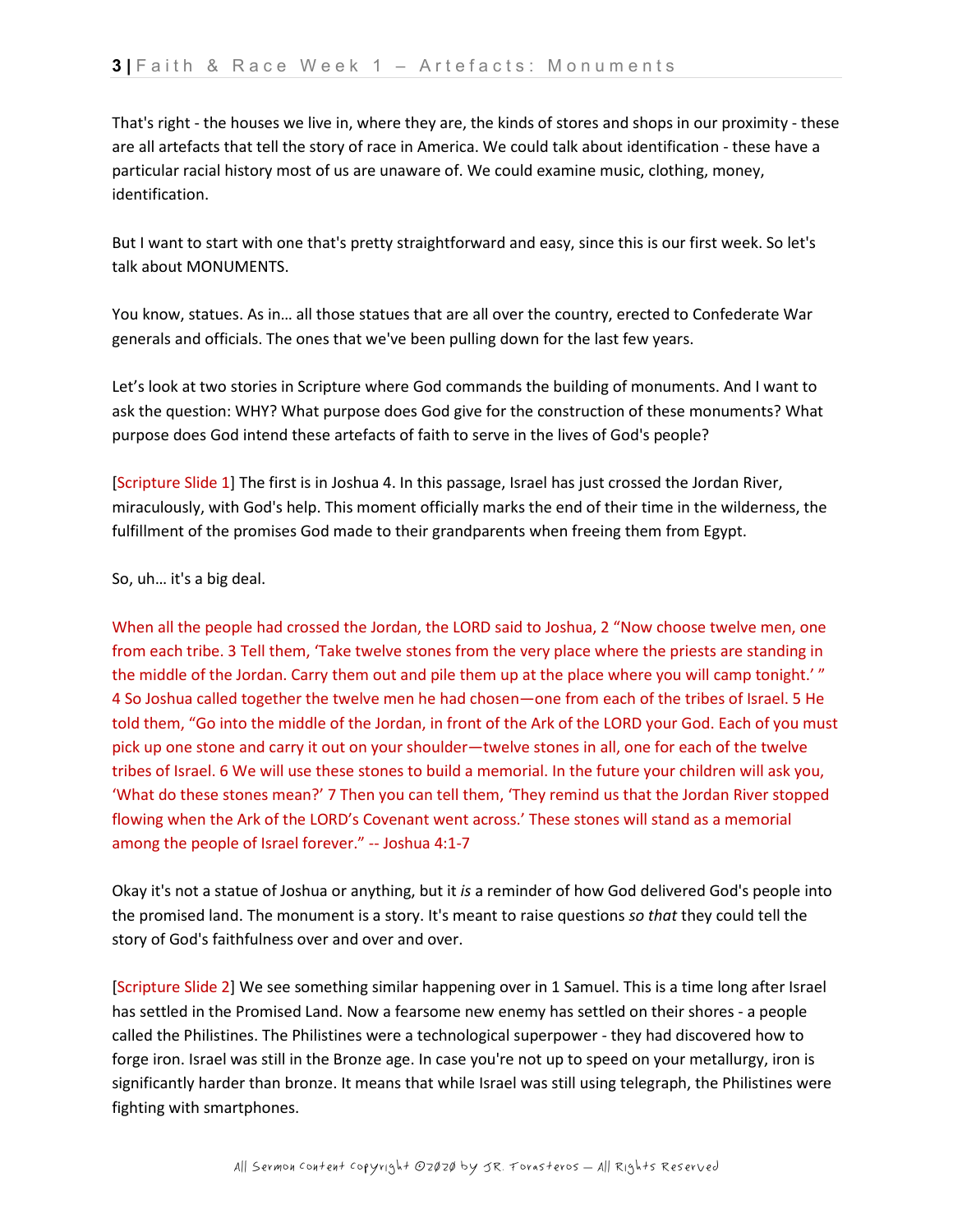Needless to say, Israel was practically defenseless against the Philistines. Their only real hope was God intervening. Which… spoiler… is exactly what happens in this story:

When the Philistine rulers heard that Israel had gathered at Mizpah, they mobilized their army and advanced. The Israelites were badly frightened when they learned that the Philistines were approaching. "Don't stop pleading with the LORD our God to save us from the Philistines!" they begged Samuel. So Samuel took a young lamb and offered it to the LORD as a whole burnt offering. He pleaded with the LORD to help Israel, and the LORD answered him.

Just as Samuel was sacrificing the burnt offering, the Philistines arrived to attack Israel. But the LORD spoke with a mighty voice of thunder from heaven that day, and the Philistines were thrown into such confusion that the Israelites defeated them. The men of Israel chased them from Mizpah to a place below Beth-car, slaughtering them all along the way.

Samuel then took a large stone and placed it between the towns of Mizpah and Jeshanah. He named it Ebenezer (which means "the stone of help"), for he said, "Up to this point the LORD has helped us!" -- 1 Samuel 7:7-12

God rescues Israel from the Philistines, so Samuel sets up a monument - a giant rock - and calls it "Ebenezer", literally means 'stone of help'. Again, we see the same thing - this stone was erected specifically to make people ask questions, so that the story of God liberating people from oppression would be told over and over and over.

It was a way to remember who they were - a people who only flourished because of God's provision.

Artefacts are physical embodiments of our story. They're how we remind ourselves of who we are, and who God is.

Those who favor the monuments claim they narrate our history, that they're part of our heritage as Americans, and that removing them is tantamount to dooming ourselves to repeating history. And there's a level at which that is true. There is a particular story being told by these monuments. The question isn't, "Do monuments tell stories?" It's "*What stories do our monuments tell?*"

If you were here during our last series when we talked about history, Sue Sweeney taught us that history is always written to serve the needs of the present. SO it matters when these monuments were erected, and by whom. And when it comes to monuments honoring Confederate soldiers and officials, you might think they were erected during the Confederacy, or shortly after. But that's not true.

[Monuments Timeline] You might have seen this graphic over the last year or so - it's a timeline of when Confederate monuments were built. As you can see, the vast majority of them were created in the 20th century - two generations *after* the end of the Civil War. But to the contrary, we can see two big spikes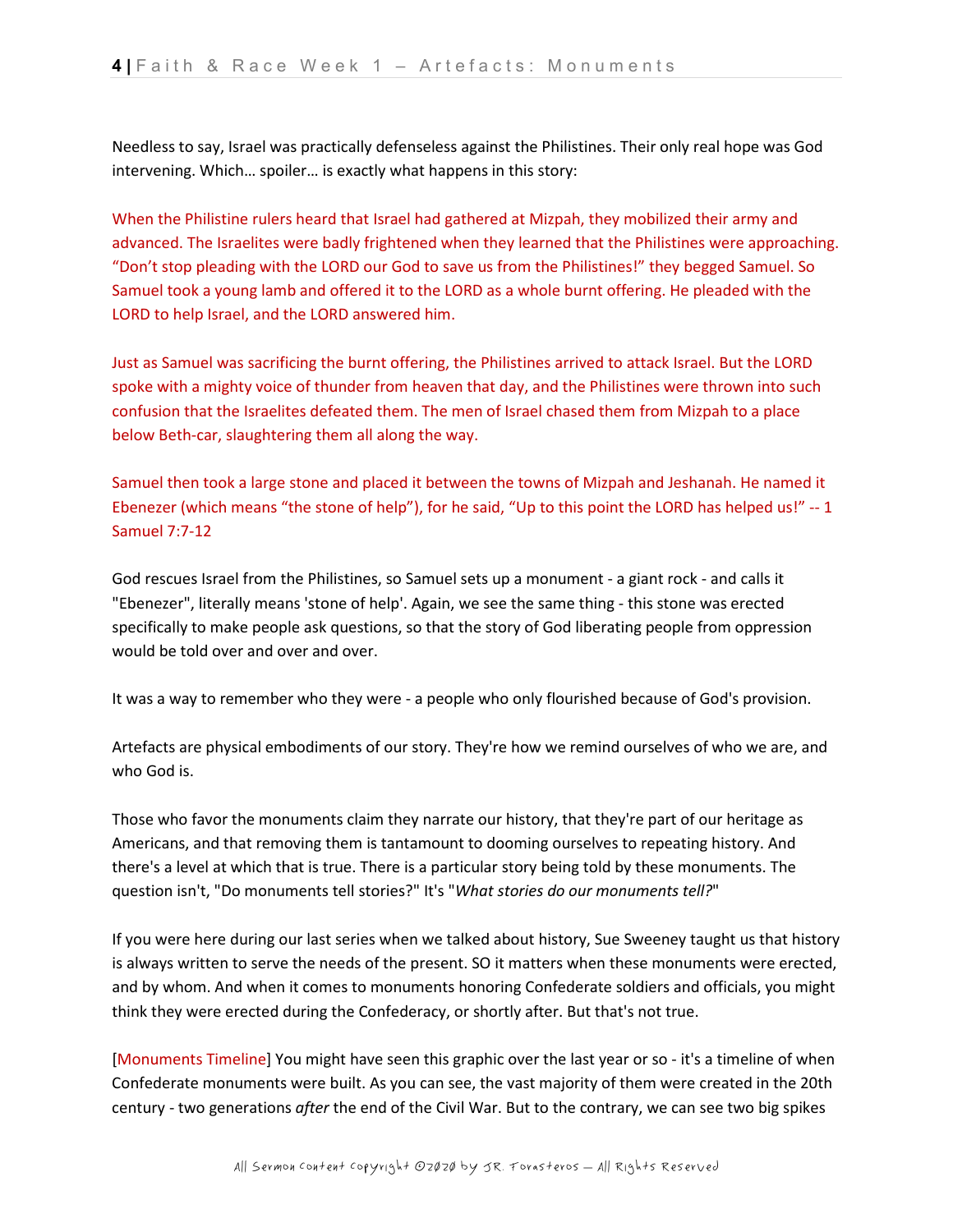here. The first is at the turn of the 20th century, following the Supreme Court's Plessy vs. Ferguson ruling where the Court enshrined "separate but equal", giving license to Southern States to begin implementing Jim Crow laws aimed to disenfranchise Black Americans across the South. The next two decades saw the resurgence of the KKK and an explosion of Confederate monuments across the country. The other spike is in the 1960s, during the Civil Rights movement.

[Image: Love Field Statue] It's not hard to piece together the *why* for these monuments, is it? In fact, earlier this summer we had our own monument moment here in Dallas.. Back in 1963, right in the middle of the Civil Rights movement, Love Field Airport erected a statue of Texas Ranger E. J. Banks.

[Image: Banks] But thanks to a new book on the violent, racialized history of the Rangers, the airport administrators decided to remove the statue. The artefact at the heart of the reconsideration was this photograph. Here, Banks stands outside a White-only school in Mansfield (just South of Dallas), fifty miles from our church building. Banks is there because a group of Black parents brought their students to enroll, and a White mob met them (you can see a dummy in Black face, hanging from a noose).

This photo is from 1956, two years after the Supreme Court made integration the law of the land in Brown vs. the Topeka Board of Education. But Banks isn't there to integrate the school. He showed up that day to support the White mob, whom he is quoted as calling, "salt of the earth people".

Doug Swanson, who wrote the book that triggered this reconsideration of Banks' statue, got to the heart of the issue in an interview with Texas Monthly magazine:

"Icons like the Ranger statue gave no indication that violence and segregation were part of the Rangers' past. I think that's part of why people are pulling down statues across the country. These statues only tell a small part of its history and often overlook some grievous behavior against groups like Mexican Americans and black people and Native Americans, who deserve to have their stories told too." -- Doug J. Swanson

Artefacts are about the stories we tell. Monuments are artefacts. And the truth is that these particular monuments were erected to tell a particular story of American history, one that is grounded in White supremacy and the subjugation of anyone who isn't White.

For a people of a faith for whom monuments are vital artefacts, it should be easy for us to support the removal of such monuments from places of public pride to museums or warehouses. We should recognize the power artefacts like monuments have to narrate our collective history - that's *why* God commanded the erection of the monument at the Jordan, why Samuel raised his Ebenezer stone.

Because monuments are meant to last, to be engaged by posterity, it's vital they tell stories that orient us toward justice and liberation for all. That is the story God tells, the story of liberation from Egypt, the story of fighting for the oppressed. God's people don't build statues to Pharaohs.